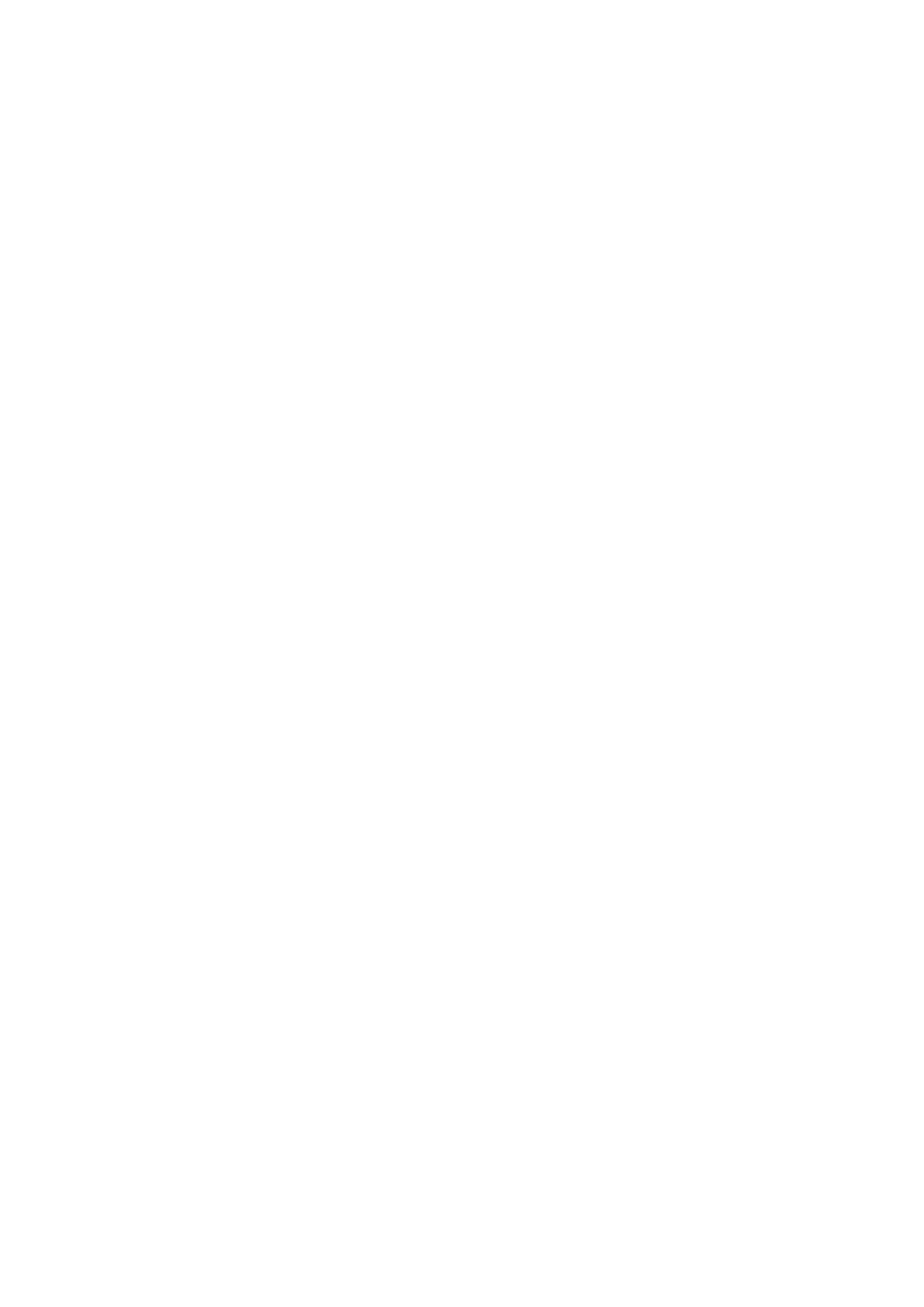*I certify that this public bill, which originated in the Legislative Assembly, has finally passed the Legislative Council and the Legislative Assembly of New South Wales.*

> *Clerk of the Legislative Assembly. Legislative Assembly, Sydney, , 2011*



New South Wales

# **Residential Parks Amendment (Register) Bill 2011**

Act No , 2011

An Act to amend the *Residential Parks Act 1998* to provide for the establishment of a register of residential parks and related matters.

*I have examined this bill and find it to correspond in all respects with the bill as finally passed by both Houses.*

*Assistant Speaker of the Legislative Assembly.*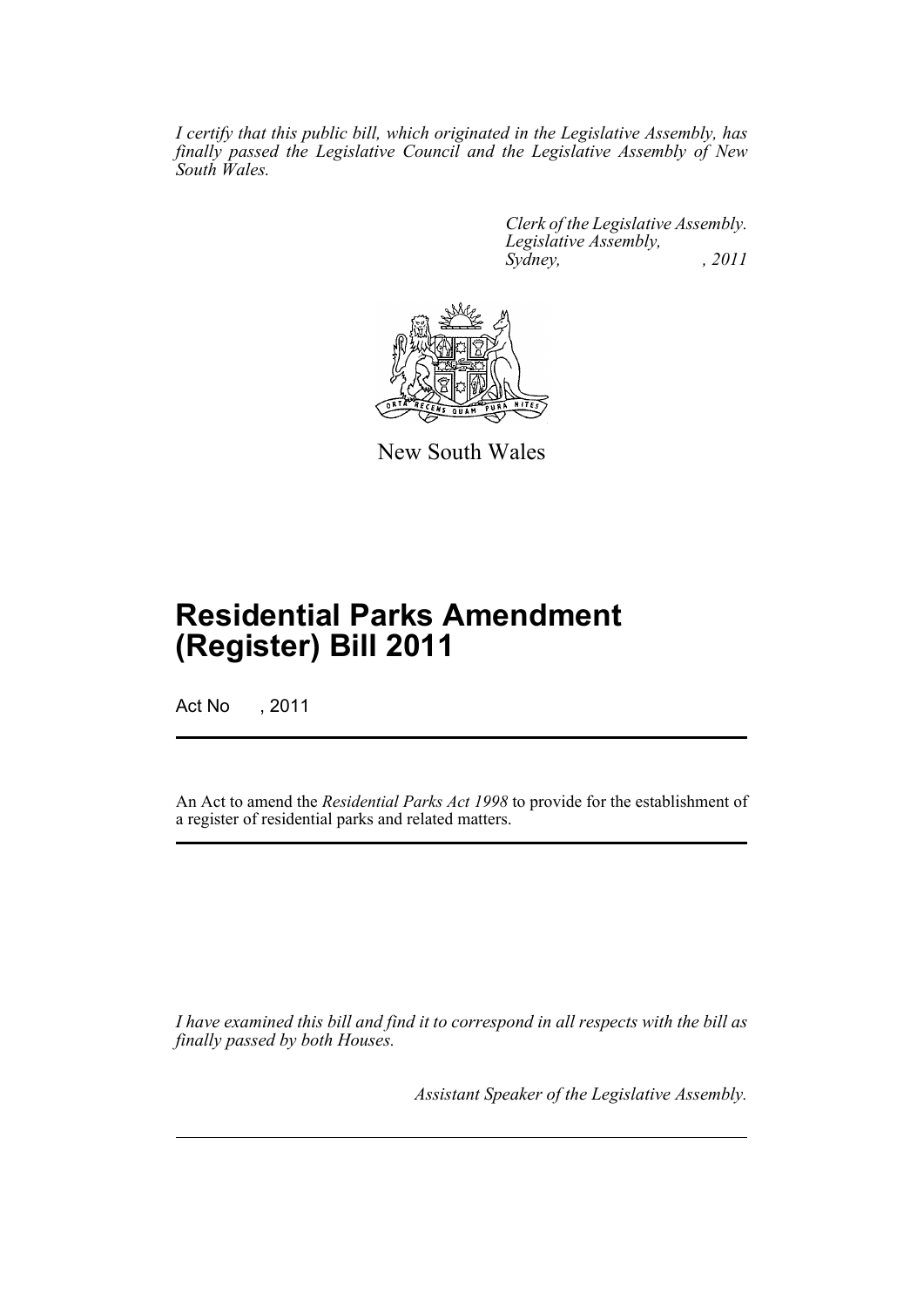# <span id="page-3-0"></span>**The Legislature of New South Wales enacts:**

# **1 Name of Act**

This Act is the *Residential Parks Amendment (Register) Act 2011*.

# <span id="page-3-1"></span>**2 Commencement**

This Act commences on the date of assent to this Act.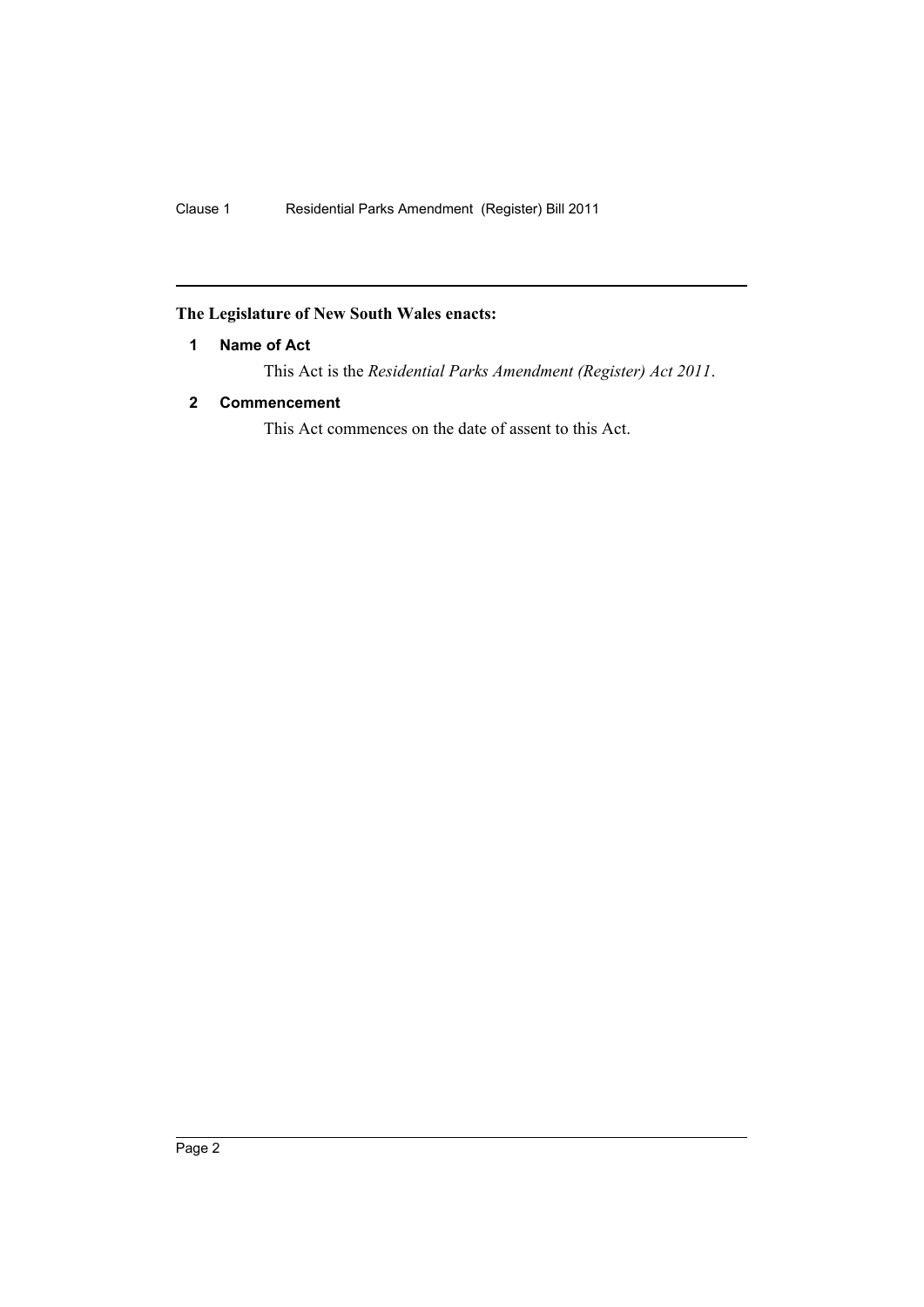Amendment of Residential Parks Act 1998 No 142 Schedule 1

# <span id="page-4-0"></span>**Schedule 1 Amendment of Residential Parks Act 1998 No 142**

#### **[1] Section 3 Definitions**

Omit the definitions of *Department* and *Director-General* from section 3 (1). Insert instead:

*Department* means the Department of Finance and Services.

*Director-General* means:

- (a) the Commissioner for Fair Trading, Department of Finance and Services, or
- (b) if there is no such position in the Department, the Director-General of the Department.

### **[2] Section 3 (1)**

Insert in alphabetical order:

*park land owner*, in relation to a residential park, means any person who jointly or severally, whether at law or in equity, is entitled to the land comprising the residential park for any estate of freehold in possession.

## **[3] Part 13A**

Insert after Part 13:

# **Part 13A Residential parks register**

#### **142A Direction to provide registrable information**

- (1) The Director-General may, by notice in writing to the park owner or park manager of a residential park, require the park owner or park manager to provide to the Director-General registrable information about the residential park within a period specified in the notice.
- (2) The period specified must be a minimum of 30 days from the date the notice is given to the park owner or park manager.
- (3) The information is to be given in a form approved by the Director-General.
- (4) Information is not duly provided unless all particulars relating to the registrable information required by the form are provided.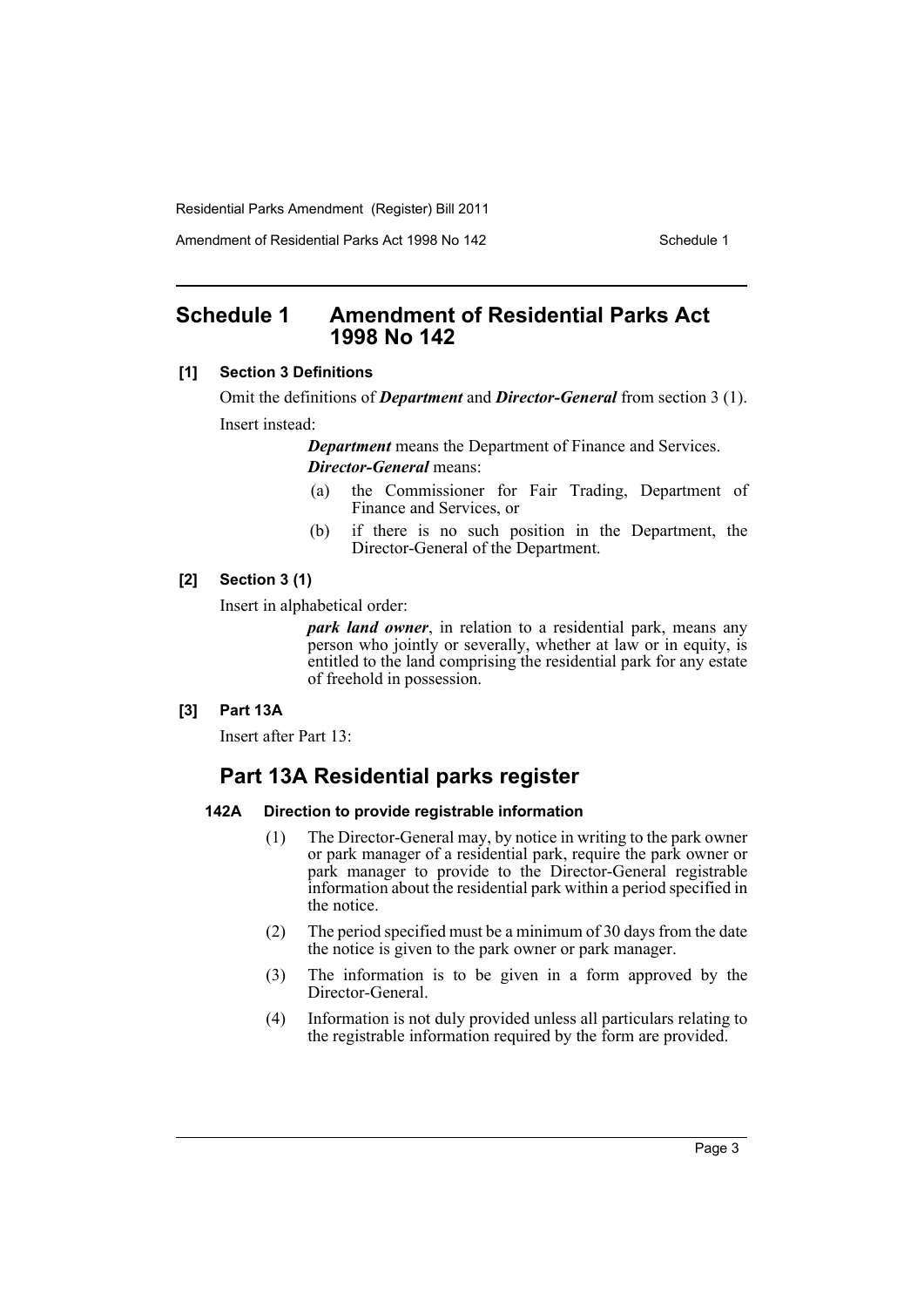Schedule 1 Amendment of Residential Parks Act 1998 No 142

(5) A person must not fail to comply with a requirement made of the person under this section.

Maximum penalty: 5 penalty units.

- (6) For the purposes of this section, the following information is *registrable information* about a residential park:
	- (a) the trading name, address and contact details of the residential park,
	- (b) the name and contact details of the park owner or owners and, if not the same person or persons, the name and contact details of the park land owner or owners,
	- (c) the name and contact details of the park manager (if any),
	- (d) information relating to any relevant training, qualifications or experience of the park owner and the park manager (if any),
	- (e) whether the residential park has a residents committee and, if so, the name and site number of at least one member of the residents committee,
	- (f) whether the residential park has a Park Liaison Committee and, if so, the name and site number of at least one resident member of the Park Liaison Committee,
	- (g) information relating to the occupation and use of sites located on the residential park,
	- (h) information relating to the commencement of operation of the residential park,
	- (i) information relating to the residential park's membership of any industry association,
	- (j) whether the residential park is located within a Crown reserve or land that is reserved or dedicated under the *National Parks and Wildlife Act 1974*.

## **142B Park owner must notify registrable events**

(1) The park owner of a residential park must give the Director-General notice of any registrable event for the residential park within 30 days after becoming aware that the event has occurred.

Maximum penalty: 5 penalty units.

- (2) The notice is to be given in a form approved by the Director-General.
- (3) Notice is not duly given unless all particulars relating to the registrable event required by the form are given.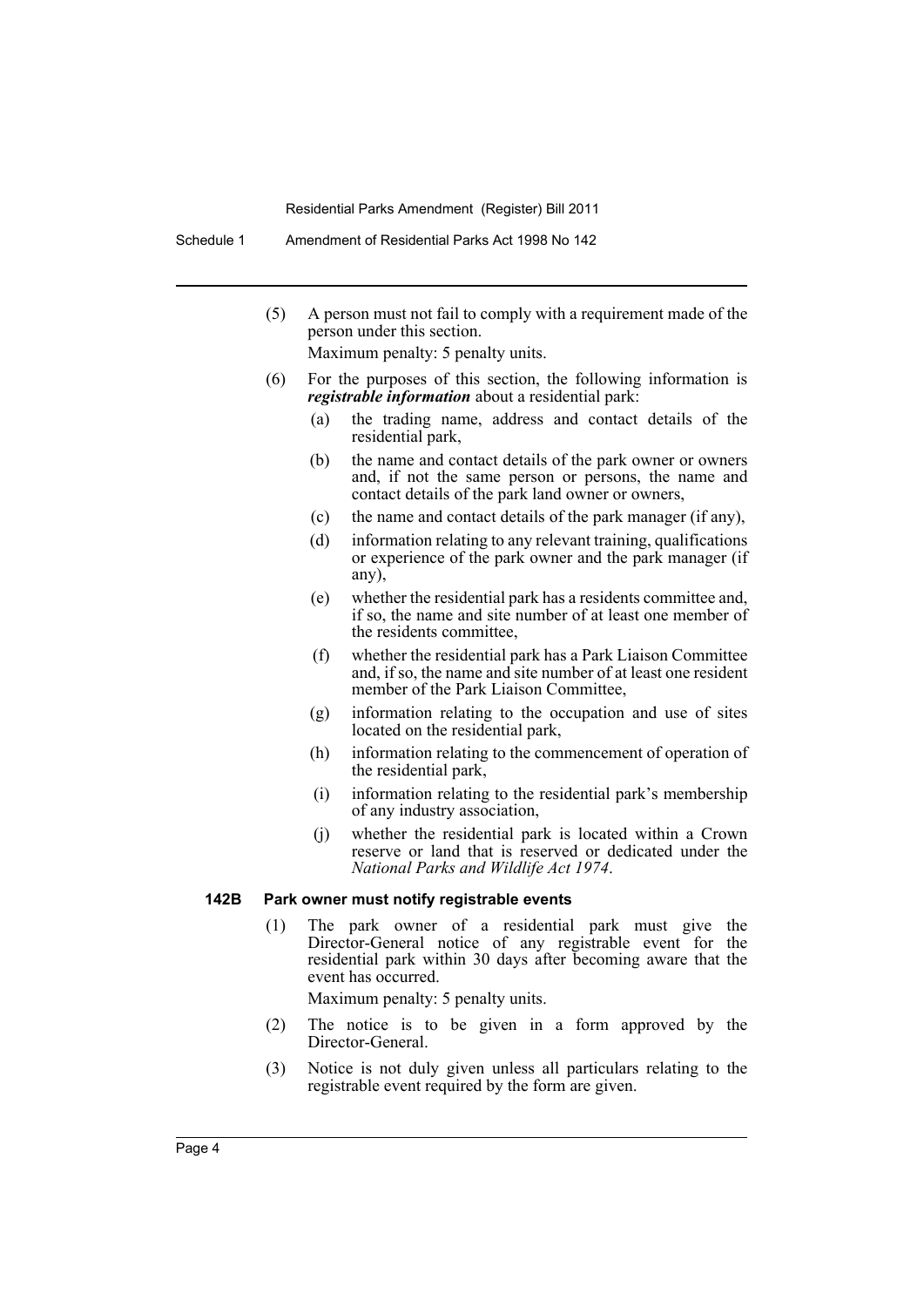- (4) A notice under this section may be provided by the park manager of a residential park on behalf of the park owner.
- (5) For the purposes of this section, each of the following events is a *registrable event* for a residential park:
	- (a) a change in the trading name of the residential park,
	- (b) a change in park owner or owners or park land owner or owners,
	- (c) a change in park manager or the contact details of the park manager,
	- (d) the closure of the residential park,
	- (e) the opening of the residential park,
	- (f) a significant change in the number of sites used for permanent occupancy (*permanent occupancy sites*) at the residential park.
- (6) A requirement under this section to notify the closure of a residential park applies to any person who was the park owner of the residential park immediately before the closure occurred.
- (7) For the purposes of this section, there is a *significant change* in the number of permanent occupancy sites at a residential park if the number of permanent occupancy sites increases or decreases by 10% or 10 during any calendar year (whichever is the greater number).
- (8) To determine whether a significant change has occurred, the increase or decrease in the number of permanent occupancy sites is to be calculated by reference to the number of permanent occupancy sites at the residential park as last notified to the Director-General by the park owner or park manager under this Part.

#### **142C False or misleading information**

A person must not, in purported compliance with any requirement made by or under this Part, provide to the Director-General any information that the person knows is false or misleading in a material particular.

Maximum penalty: 20 penalty units.

## **142D Register of residential parks**

(1) The Director-General is to establish and maintain a register of residential parks.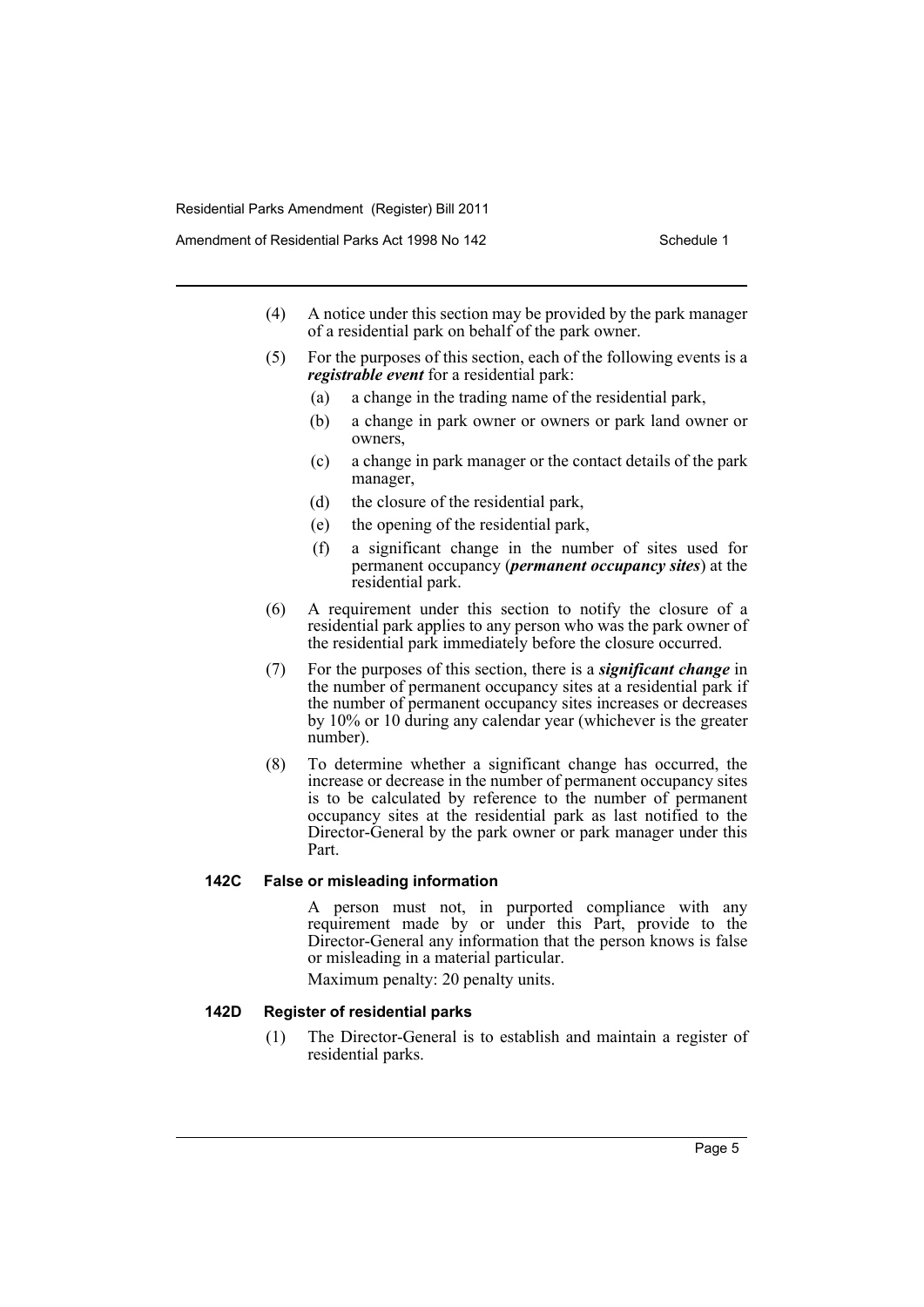- (2) The Director-General is to enter in the register all information about residential parks provided to the Director-General under this Part.
- (3) The following information entered in the register is to be made available to the public:
	- (a) the trading name of a residential park,
	- (b) the address of a residential park,
	- (c) the contact details for a residential park.
- (4) The Director-General may alter or remove any information entered in the register for the purpose of correcting an error or omission or updating its contents.

#### **[4] Schedule 1 Savings and transitional provisions**

Insert at the end of clause 1 (1):

*Residential Parks Amendment (Register) Act 2011*

### **[5] Schedule 1, Part 5**

Insert after Part 4:

# **Part 5 Provisions consequent on enactment of Residential Parks Amendment (Register) Act 2011**

## **27 Register of park information**

Section 142B, as inserted by the *Residential Parks Amendment (Register) Act 2011*, applies only to an event that occurs after the commencement of that section.